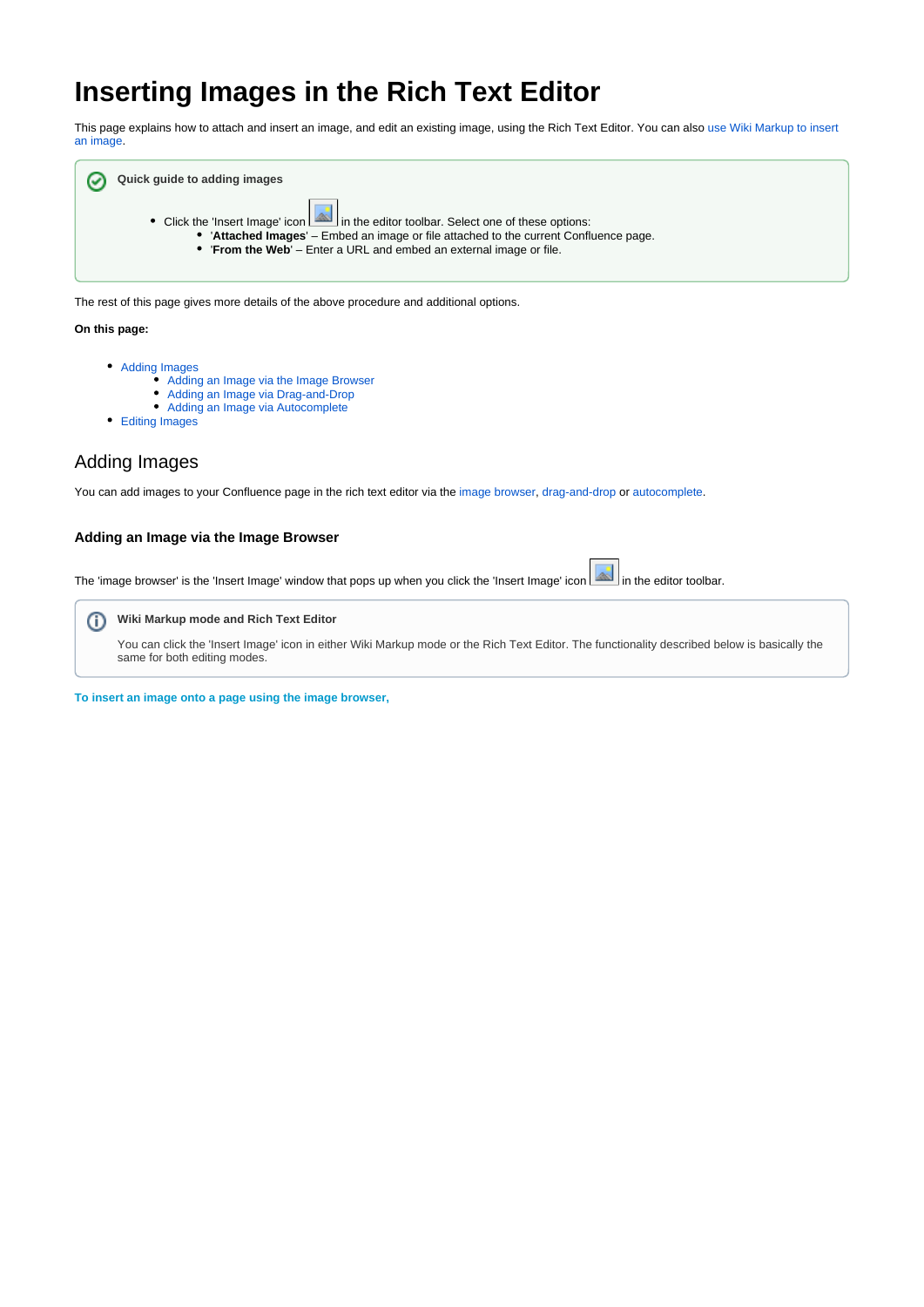- 1. Click the 'Insert Image' icon In the toolbar. The image browser ('Insert Image' window) opens.
	- **Alternative methods for opening this window:** 
		- Right-click in the editor window and choosing '**Insert Image**' from the [context menu.](https://wikis.nyu.edu/display/DOC/Using+the+Context+Menu+in+the+Rich+Text+Editor)
			- **Press Ctrl-M** (Internet Explorer on Windows). See Keyboard Shortcuts for key combinations used on other browsers and operating systems.
- 2. Choose one of the following options in the left-hand panel:
	- **Attached Images** Use this option to embed an image already attached to the page, or attach a new image to the page.
		- If you want to attach a new image to the page, use one of the following methods:
			- a. 'Browse and Attach' feature:
				- i. Click the '**Browse**' button.
				- ii. Select your file from your computer or your network.
				- iii. Click the '**Open**' button.
			- b. '[Drag-and-Drop](https://wikis.nyu.edu/display/DOC/Using+Drag-and-Drop+in+Confluence)' feature:
				- Drag one or more file(s) from your computer and drop them onto the image browser.

Screenshot: Dragging and Dropping an Image into the Insert Image Window

| <b>Insert Image</b>    |                                                                                                                                                                                   |
|------------------------|-----------------------------------------------------------------------------------------------------------------------------------------------------------------------------------|
| <b>Attached Images</b> | Browse<br>Upload image:                                                                                                                                                           |
| From the Web           | Status of Crewd JPUL Issues<br><b>Contractor</b><br><b><i><u>Institute form</u></i></b><br><b>PERSONAL</b><br>Drop Here $\sqrt{s}$<br>TRANSPORT FOR ASSAULT THE REAL<br>graph.png |

- Click the image you want to insert onto the page.
- **From the Web** Use this option to embed a remote image from the web onto a Confluence page.
	- Enter the URL of the image into the '**Image URL**' text box. If you want to preview the image, click the '**Preview**' button. This preview function allows you to check if the URL is either correct or accessible by Confluence. Bear in mind that whenever the page is viewed, the image will be loaded from the other website as it is not stored within Confluence.
- 3. If you want to control the placement of the image on the page, select a value from the '**Align**' dropdown list. Available values are 'None' (i. e. default), 'Left', 'Right' and 'Centre'.
- 4. If your image is not a web image and you want the Confluence page to display a smaller (thumbnail) version of your attached image, select the '**Thumbnail**' check box. When the thumbnail is displayed on a page, it will also be hyperlinked. When the reader clicks the thumbnail, the image will expand to full size in a new window.
- 5. If you want to add a border around the image, ensure that the '**Border**' check box is selected. (This is the default setting.)
- 6. Click '**OK**' to insert the image on the Confluence page.

#### <span id="page-1-1"></span><span id="page-1-0"></span>**Adding an Image via Drag-and-Drop**

**To embed an image onto a Confluence page using drag-and-drop,**

Refer to [Using Drag-and-Drop in Confluence](https://wikis.nyu.edu/display/DOC/Using+Drag-and-Drop+in+Confluence) topic for more information on configuring Confluence to use the drag-and-drop feature.

Simply drag the image from your computer and drop it into the Rich Text Editor window. The image will be displayed in the position where you dropped it.

You can attach an image to a Confluence page by dragging and dropping it into the Wiki Markup Editor. However, be aware of the following caveats:

- Confluence will attempt to navigate away from the page, so you should click 'Cancel' on the **Confirm** message box if you have any unsaved changes on the page.
- No wiki markup is added to the page, such that the image is not automatically 'embedded'. Use the [Image Browser \(above\)](#page-0-2) or enter the wiki markup manually. Refer to [Displaying an Image](https://wikis.nyu.edu/display/DOC/Displaying+an+Image) for more information.

Screenshot 1: Inserting an Image - Browse Attached Images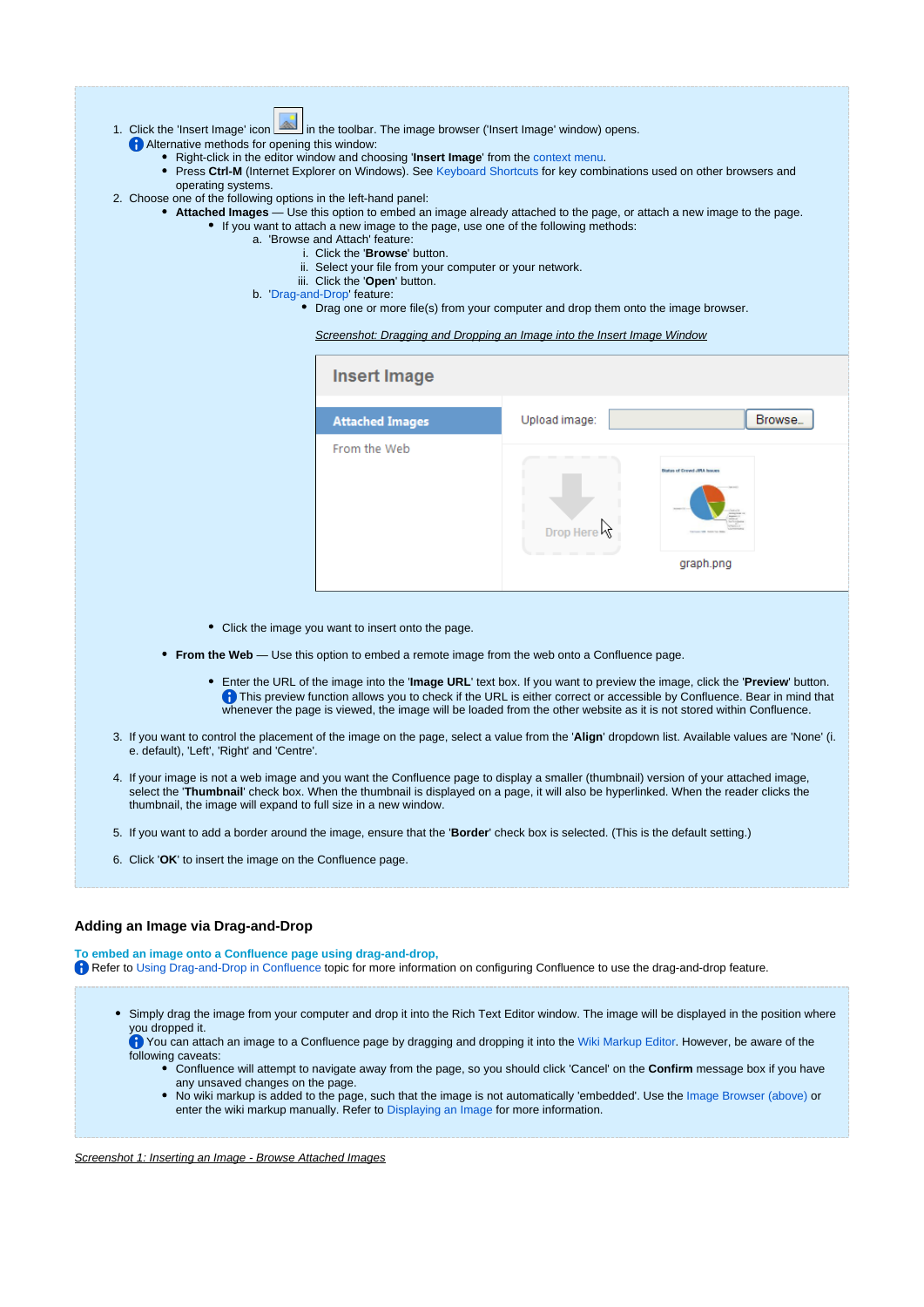| <b>Insert Image</b>    |                                                                                                                                                                                                  |        |
|------------------------|--------------------------------------------------------------------------------------------------------------------------------------------------------------------------------------------------|--------|
| <b>Attached Images</b> | Browse<br><b>Upload image:</b>                                                                                                                                                                   |        |
| From the Web           | Status of Crewd JPUL Issues<br>Saleschy Rey<br><b>HOTA IN</b><br>1981年7月<br>14419.000<br>۰<br>m<br>Animal.jpg<br>confluence-3-0-rte-chart-n confluence-3-1-gadget-m<br>reong.png<br>Treefrog.png |        |
|                        | $\triangleright$ Border<br>Align: None<br>$\Box$ Thumbnail                                                                                                                                       |        |
|                        | Insert                                                                                                                                                                                           | Cancel |
|                        |                                                                                                                                                                                                  |        |

Screenshot 2: Inserting an image - Previewing an Attached Image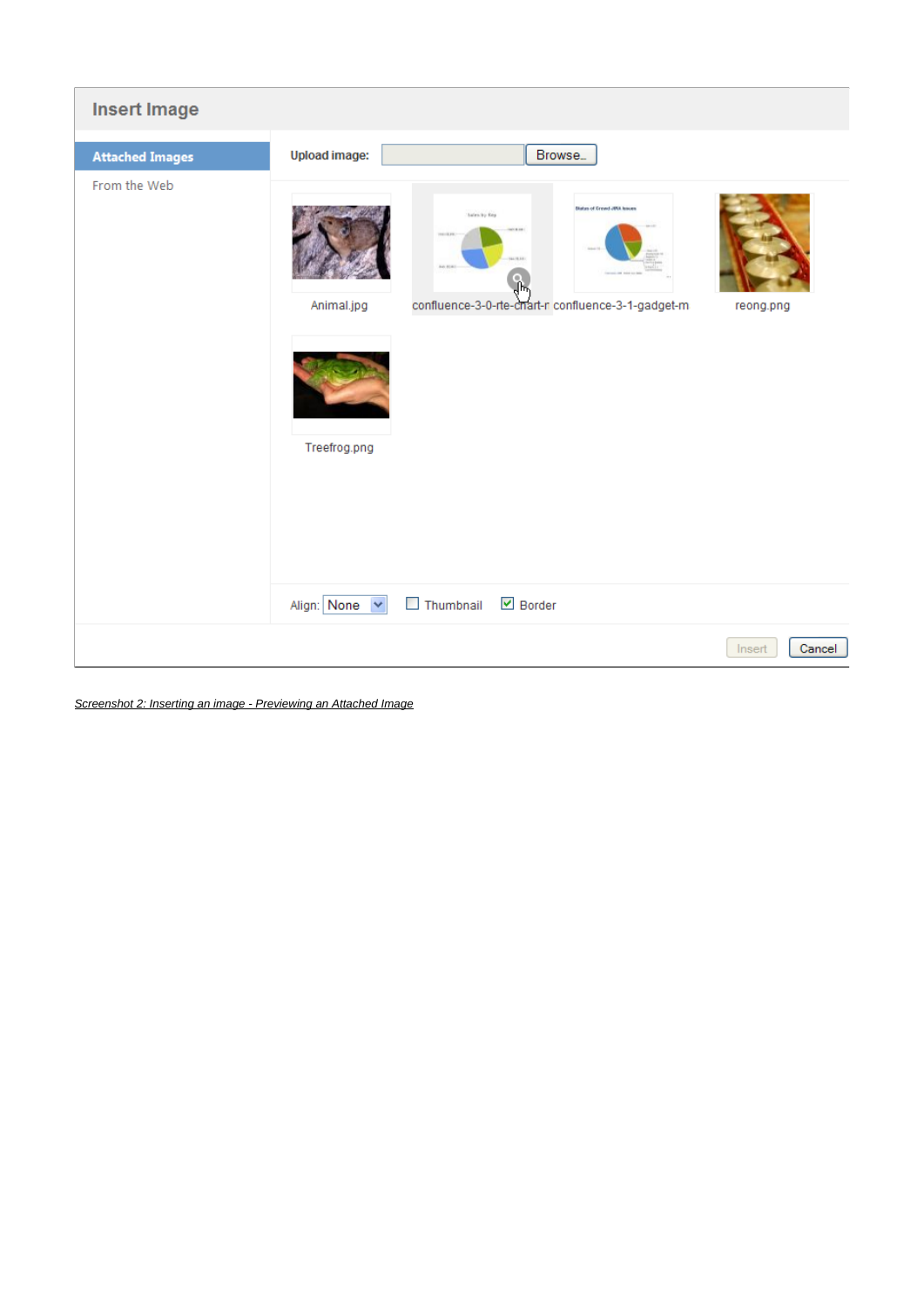

#### <span id="page-3-2"></span><span id="page-3-0"></span>**Adding an Image via Autocomplete**

When using the Rich Text Editor, you can enter a trigger character or press a keyboard shortcut to call up a list of suggested images or documents to add to your page. This feature is called 'autocomplete'. Autocomplete provides you with a fast editing solution if you prefer to use key strokes rather than pointing and clicking with the mouse.

Quick summary of autocomplete: **Use '!' or Ctrl+Shift+M to see a list of suggested images or documents**.

For the details, see the page about [autocomplete in the Rich Text Editor.](https://wikis.nyu.edu/display/DOC/Using+Autocomplete+in+the+Rich+Text+Editor)

### <span id="page-3-1"></span>Editing Images

You can change the size of the image as well as add/remove the border via the image properties panel.

**To edit an existing image using image properties panel,**

- 1. Click on the image in your rich text editor.
- 2. The properties panel for the image will display (see screenshot below):
	- Click the small, medium or large square icons to resize the image accordingly. If you resize the image to small or medium, the image will be linked to the original-sized image when you save the page.
	- Click '**Original**' to restore the image to its original size.
	- Click '**Border**' to add a border to the image, or remove an existing border.

Screenshot: Image Properties Panel